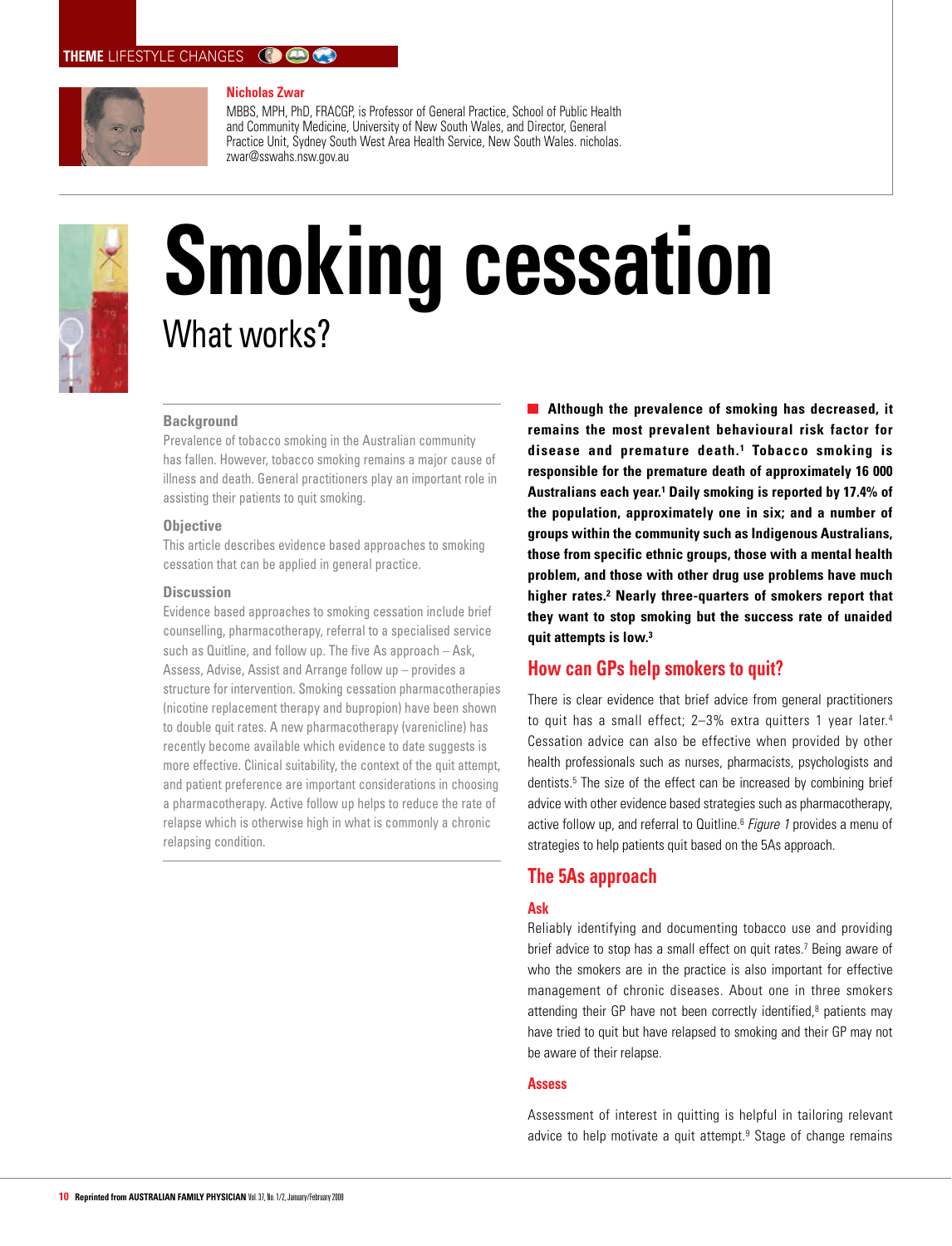a useful framework for assessment although recent evidence shows that people do not necessarily progress in a sequential way through the stages of the model to a planned quit attempt. In fact, unplanned quit attempts are as likely (or even more likely) to be as successful as planned attempts.10

Nicotine dependence can be rapidly assessed by asking about time to first cigarette after waking and the number of cigarettes smoked per day.11 Approximately 70–80% of smokers are nicotine dependent and will experience withdrawal symptoms such as cravings and irritability upon quitting. These symptoms can be prevented or reduced by the use of smoking cessation pharmacotherapy.

## **Advise**

Brief assessment and advice to quit. often taking as little as 3 minutes, acts as a prompt to quit attempts and has a measurable effect on quit rates.7 Providing brief interventions with a larger proportion of patients who smoke can have a bigger impact than spending considerable time with only a small proportion of smokers in the practice, the so called 'reality pyramid' (Figure 2).7

## **Assist**

All smokers interested in quitting should be offered counselling and support. At the practice level, support

can be provided by a GP or a suitably trained practice nurse. Written information such as a 'quit kit' should also be provided. Referral to Quitline is another option. The range of services provided by Quitline is described in Table 1.

Assistance also involves recommending the use of smoking cessation pharmacotherapy to smokers with evidence of nicotine dependence. This is discussed in detail below.

# **Arrange**

Tobacco use is typically a chronic disorder. Relapse following a quit attempt is common. Follow up has been shown to increase the likelihood of successful long term abstinence.<sup>12,13</sup> Timing of follow up visits will depend on a number of factors including the need to review



and prescribe pharmacotherapy. Approximately 1 week and 1 month after quit day is a suggested schedule.<sup>11</sup>

# **Smoking cessation pharmacotherapy**

A number of medicines have been shown to assist smoking cessation in meta-analyses of randomised clinical trials.<sup>14–17</sup> However, no form of pharmacotherapy is a substitute for motivation and should be given in combination with counselling support from a health professional or a support service.

# **First line pharmacotherapy**

First line pharmacotherapy options are medicines that have been shown to be effective and are licensed for smoking cessation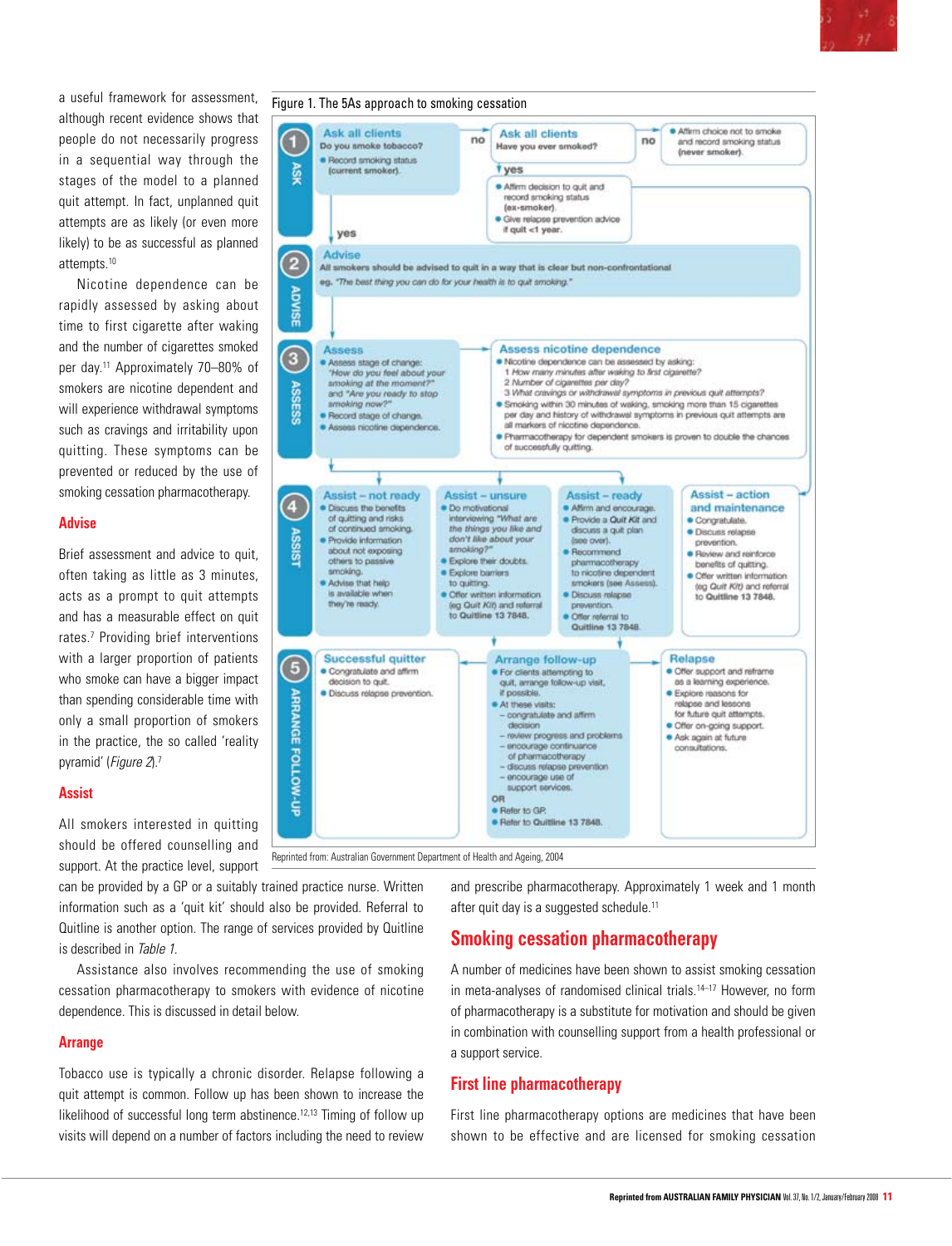

#### **theme Smoking cessation – what works?**

(Figure 3). These include varenicline, nicotine replacement therapy (NRT) and bupropion. From currently available evidence, varenicline is the most effective form of pharmacotherapy:<sup>18,19</sup> although to date, there have been no direct comparative studies with NRT.

Context and patient preference are important in choosing the pharmacotherapy that is most likely to assist the smoker in an attempt to quit: some smokers may prefer a nonprescription medicine such as NRT that they can commence immediately while others may prefer a non-nicotine option that is subsidised by the Pharmaceutical Benefit Scheme (PBS).

#### **Varenicline**

Varenicline, specifically developed for smoking cessation, is a partial agonist of the alpha4beta2 nicotinic acetylcholine receptor where it acts to alleviate symptoms of craving and withdrawal. At the same time it blocks

nicotine from binding to the alpha4beta2 receptor, reducing the intensity of the rewarding effects of smoking. In two clinical trials, a 12 week course of varenicline produced a continuous abstinence rate of approximately 23% at 12 months, significantly more effective than both bupropion and placebo.<sup>20,21</sup> The main adverse effects were nausea (30%), although less than 3% discontinued treatment due to nausea, and abnormal dreams (13%). Long term use of varenicline can slightly reduce rates of relapse.<sup>22</sup>

## **Nicotine replacement therapy**

The evidence available shows that all forms of NRT (transdermal patch, nasal spray, inhaler, lozenge, sublingual tablet and gum) are effective in aiding cessation, nearly doubling the cessation rate at 12 months compared to placebo.<sup>14</sup> In people smoking more than 20 cigarettes per day, 4 mg gum or lozenge are more effective than 2 mg.

#### Table 1. Quitline services



Combination therapy (eg. patch and gum) should be recommended to smokers who are not able to quit or experience cravings when using one form of therapy.11 Nicotine replacement therapy can also help smokers unwilling or unable to stop smoking to reduce their cigarette consumption and a proportion of these smokers will subsequently go on to make a quit attempt.23

Based on recent evidence, there have been a number of changes to the indications listed for NRT products:23,24

- more than one form of NRT such as patch and gum can be used concurrently
- NRT can be used by pregnant and lactating women (although nonpharmacological methods are preferred)
- all forms of NRT can be used by patients with cardiovascular disease
- all forms of NRT can be used by smokers aged 12-17 years.

The national Quitline number is 13 QUIT (137 848) for the cost of a local call (about \$0.25; mobile phones extra). A faxed referral can be made to the Quitline in every Australian state and territory using the form in the Smoking cessation guidelines for Australian general practice handbook. This form is also available as a template in Medical Director.

Quitline provides access to trained quit smoking advisors/counsellors who can provide reactive or proactive counselling. In the latter, the patient is telephoned by a Quitline counsellor on an agreed number of occasions for proactive support.

Other Quitline products and services include:

- • Quitline adviser/course leader/coach
- • Self help books: www.quitbecauseyoucan.org.au
- Online Quit coach support through www.quit.org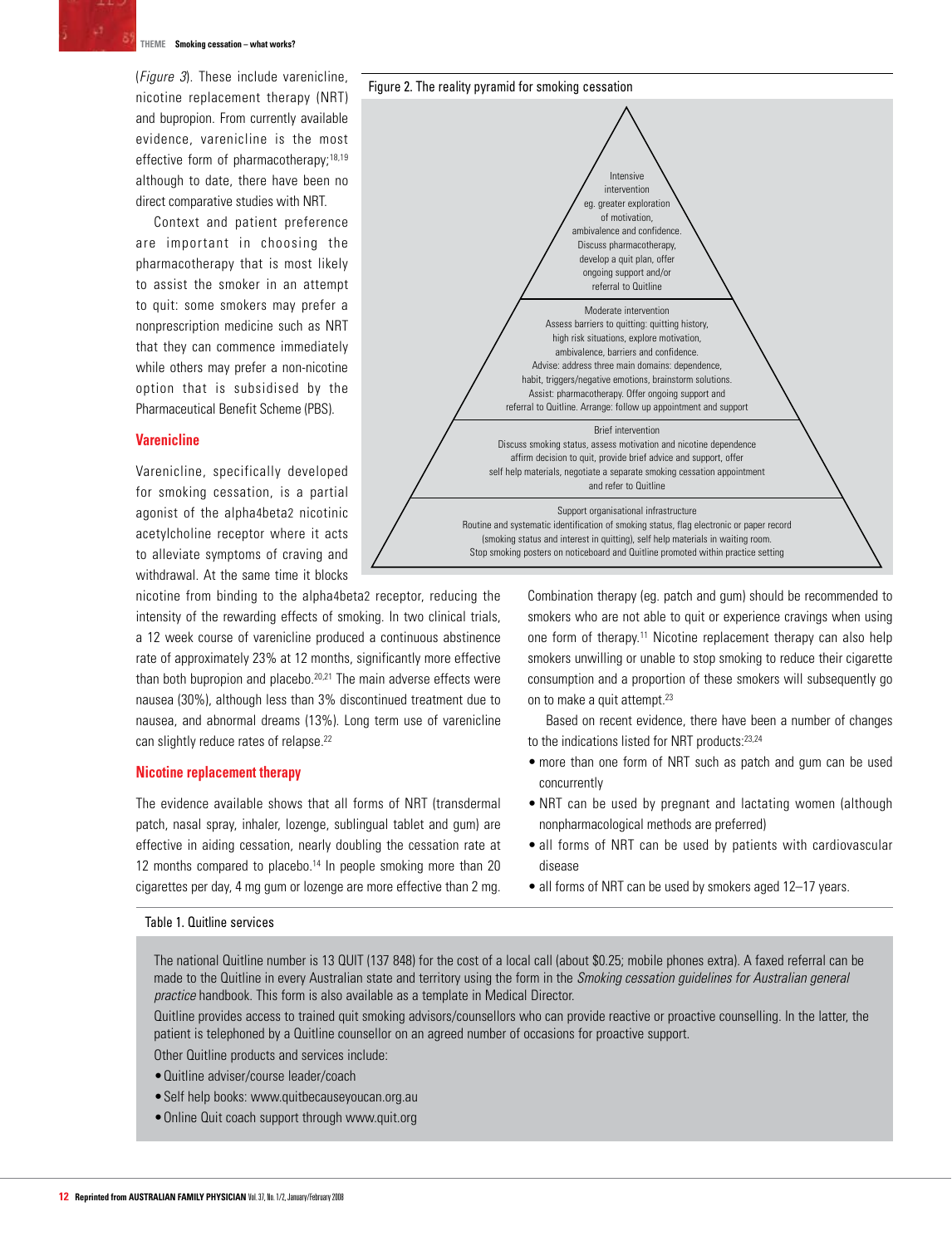# **Bupropion**

Bupropion doubles the cessation rate at 12 months compared to placebo.15 It has been shown to be effective in a range of patient populations including smokers with depression, cardiac disease and respiratory diseases including chronic obstructive pulmonary disease.25 It has also been shown to improve short term abstinence rates for people with schizophrenia.26 However, as bupropion is not as effective as varenicline, it now has a smaller role. Rational use: if varenicline is contraindicated, or in populations where varenicline has yet to be trialled.